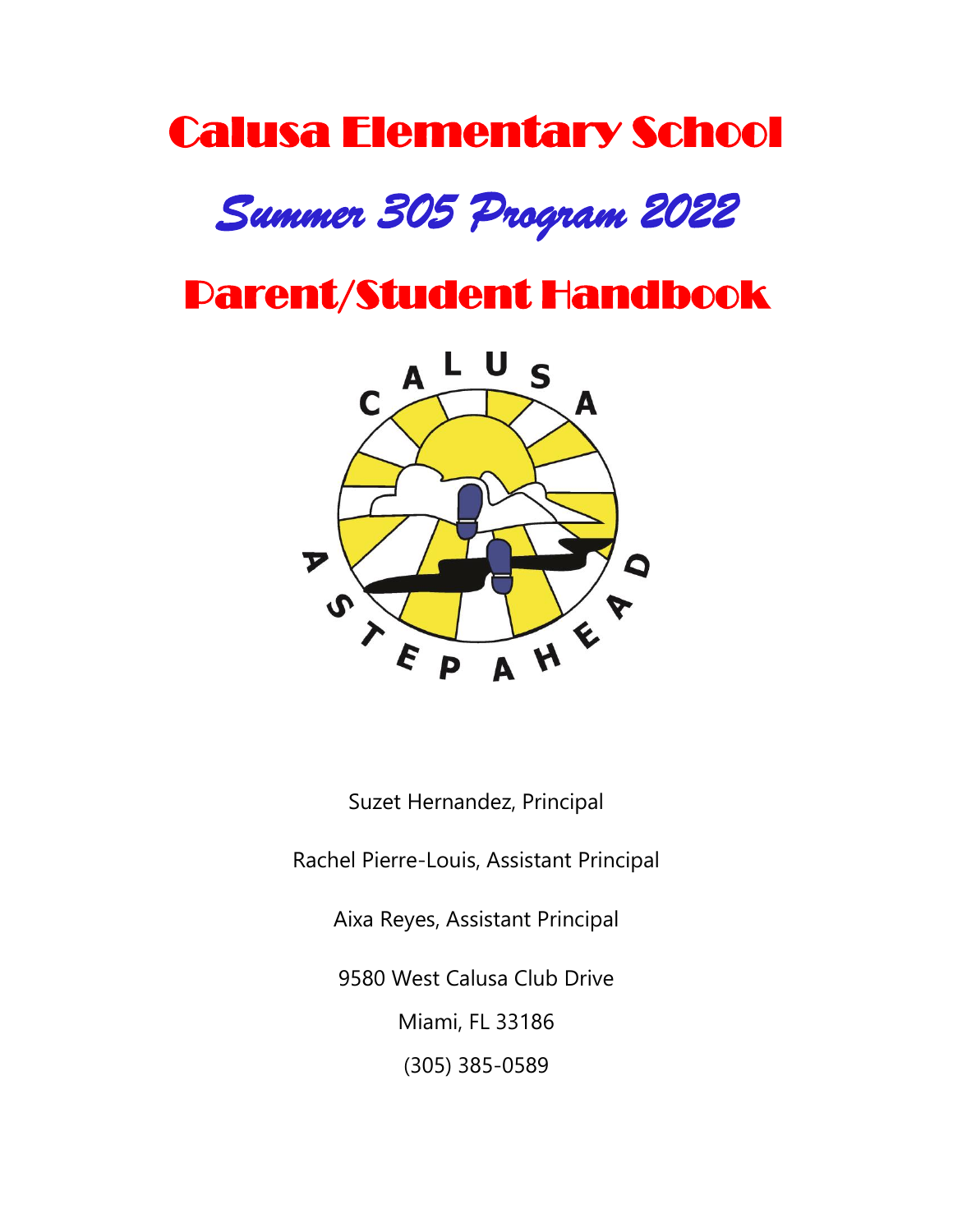School Board of Miami-Dade County, Florida

Ms. Perla Tabares Hantman, Chair Dr. Steve Gallon III, Vice Chair Ms. Lucia Baez-Geller Dr. Dorothy Bendross-Mindingall Ms. Christi Fraga Dr. Lubby Navarro Dr. Marta Pérez Ms. Mari Tere Rojas Ms. Luisa Santos

> Dr. Jose L. Dotres Superintendent of Schools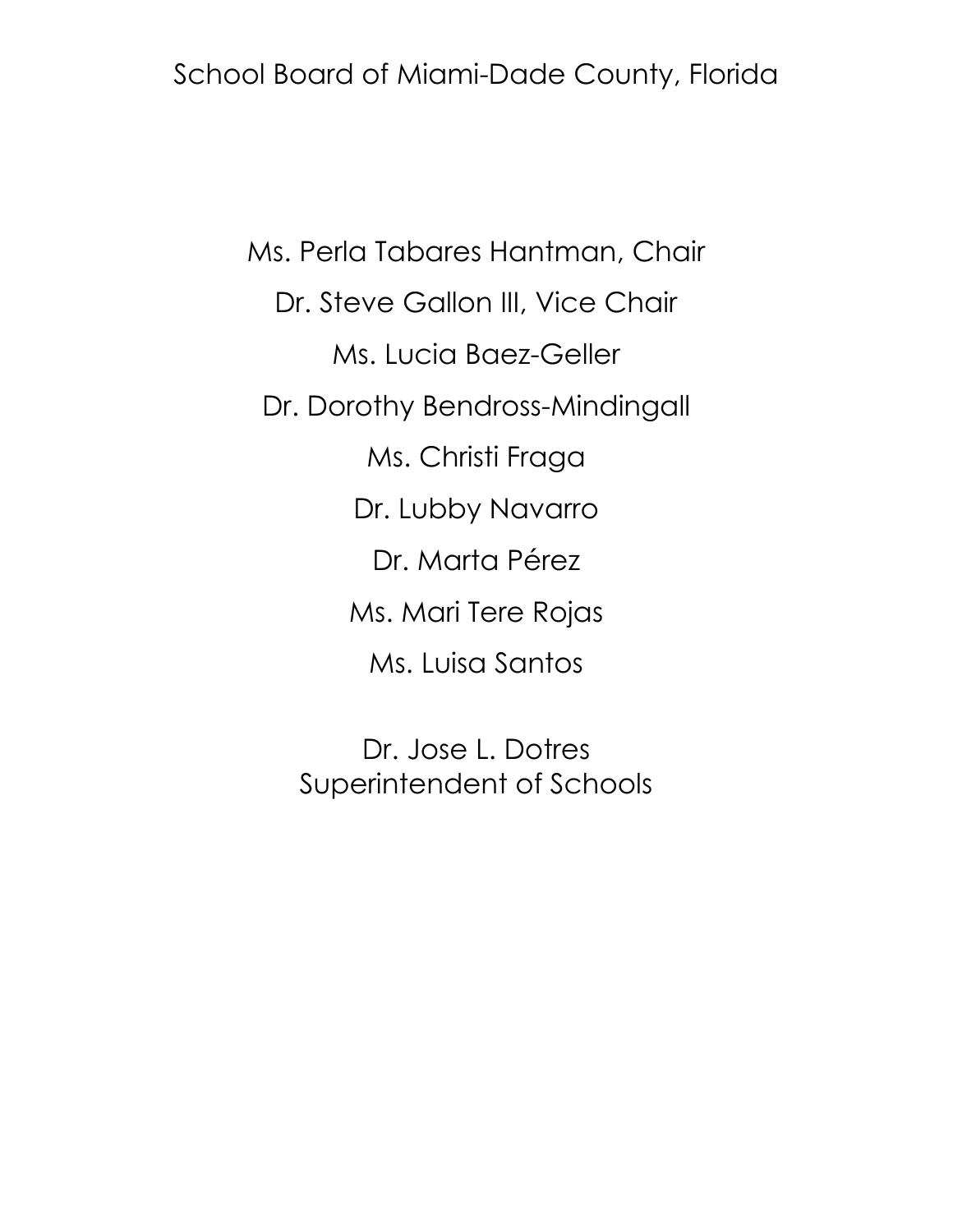**Welcome to the 2022 Summer Services Program. The purpose and goal of the summer program is to allow students to receive services and instruction beyond the regular 180 days of the regular school year.**

# **SUMMER SCHOOL HOURS**

Summer school dates are from **June 23, 2022 through July 21, 2022**. The hours of instruction are from 8: 30 a.m. to 1:50 p.m.Students should not be on campus any earlier than 8:00 a.m. each morning. *Security will be on campus no earlier than 8:00 a.m.* Parents need to ensure that students are on time to school or on time at their home school for the shuttle transportation.

Shuttle buses are being provided to pick up the students at each of the 4 schools that are feeding into Calusa Elementary School summer services. The buses will pick up and drop off the students at their designated home schools shown below. Shuttle buses are being provided to the following schools with the following pick up and drop off times:

| Route | AM time | School        | <b>Stop Location</b> | <b>PM</b> time | Principal       | <b>Phone</b> |
|-------|---------|---------------|----------------------|----------------|-----------------|--------------|
| 7012  |         | Claude Pepper | 14550 SW 96 Street   |                | Dr. Diaz        | 305-386-5244 |
| 7012  | 7:46AM  | Kendale Lakes | 8000 SW 142 Avenue   | 2:14PM         | Ms. Jaureguizar | 305-385-2575 |
| 5002  | 7:35AM  | Winston Park  | 13200 SW 79 Street   | 2:32PM         | Ms. Rivas       | 305-386-7622 |
|       |         |               |                      |                |                 |              |

# **DROP OFF AND PICK UP FOR STUDENTS**

Parent drop-off and pick-up will be in the side of the building by 96<sup>th</sup> Street for 2<sup>nd</sup> and 4<sup>th</sup> grade students and by West Calusa Club Drive for 1<sup>st</sup>, 3<sup>rd</sup>, and 5<sup>th</sup> grade students. All students are to report to the cafeteria. Supervision will be provided in the cafeteria from 8:00 a.m. to 8:25 a.m. Please send in the form provided to identify how your child will go home.

#### **TRANSPORTATION/PICK-UP AND DROP-OFF PROCEDURES**

Miami-Dade County Public School buses will transport students from their home school to Calusa Elementary School as specified on the above table. These buses will pick up and drop off students in your home school's designated area.

#### **Parent Drop-off and Pick-up**

Student drop-off/pick up is located on the side of the school. Parents will not be allowed in the building, unless they have a matter that needs to be addressed in the main office. Students will be directed to the cafeteria for breakfast and will remain there until 8:25 a.m.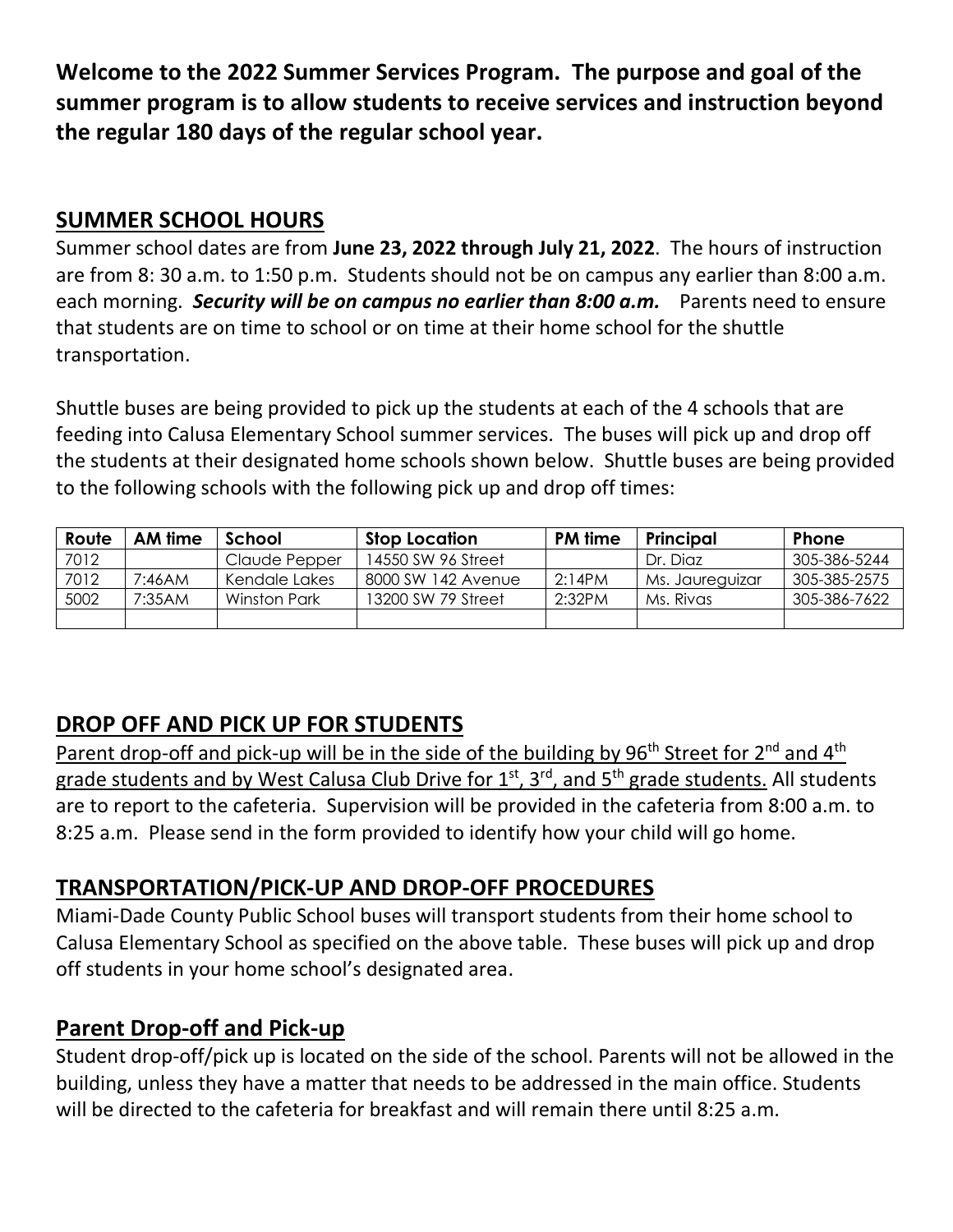# **BREAKFAST/LUNCH PROGRAM**

The Department of Food and Nutrition will provide free breakfast from 8:00 a.m. to 8:25 a.m. in the respective cafeteria or designated area. Lunch will also be provided to all students free of charge from 10:20 a.m. to 12:00 p.m.

# **CONFERENCES**

Parent/teacher conferences are an important part of the school program. Arrange for a conference time that is mutually convenient for both you and the teacher. Please do not confer with the teachers at arrival time, as they are responsible for beginning the day procedures with the students.

# **DRESS CODE**

Student must always wear appropriate attire. **It is required that your child wear the uniform of their respective school.** Students must wear closed toe shoes to school every day for their safety. Sandals and/or short shorts ARE NOT permitted.

# **EMERGENCY CONTACT INFORMATION**

We must have a complete, accurate, up to date **emergency contact card** on file. This form is important for emergency purposes in case any medical concerns arise where parents must be contacted. Also, please understand that the M-DCPS Policy regarding signing students out of school will be strictly enforced. You must *indicate the person(s) authorized to pick up your child.* **Picture identification must be presented to the school official when signing your child out.** All visitors must sign in and receive a visitor's pass before entering the building. If there is no emergency card on file, the school site will be **unable** to release your child due to lack of information or nor will the school be able to call the parent if necessary.

# **ILLNESS/ACCIDENTS**

Illnesses and accidents will be handled from the front office. Parents will be called when children are sick and need to be picked up from school. Please ensure the emergency contact card is completed and accurate. In case of an injury due to an accident, an accident report will be completed and filed in the office. The Emergency Rescue Unit will be called if critical injuries require emergency first aid, which cannot be administered by school personnel.

#### **MEDICATION**

Students may not possess any form of medication on school grounds. If a student must take medication during the school day, the parent must submit an Authorization for Medication Form to the main office. This form is to be completed by the child's doctor and returned to the main office. Medication is to be left in the office and the child must come to the office at the appropriate time each day.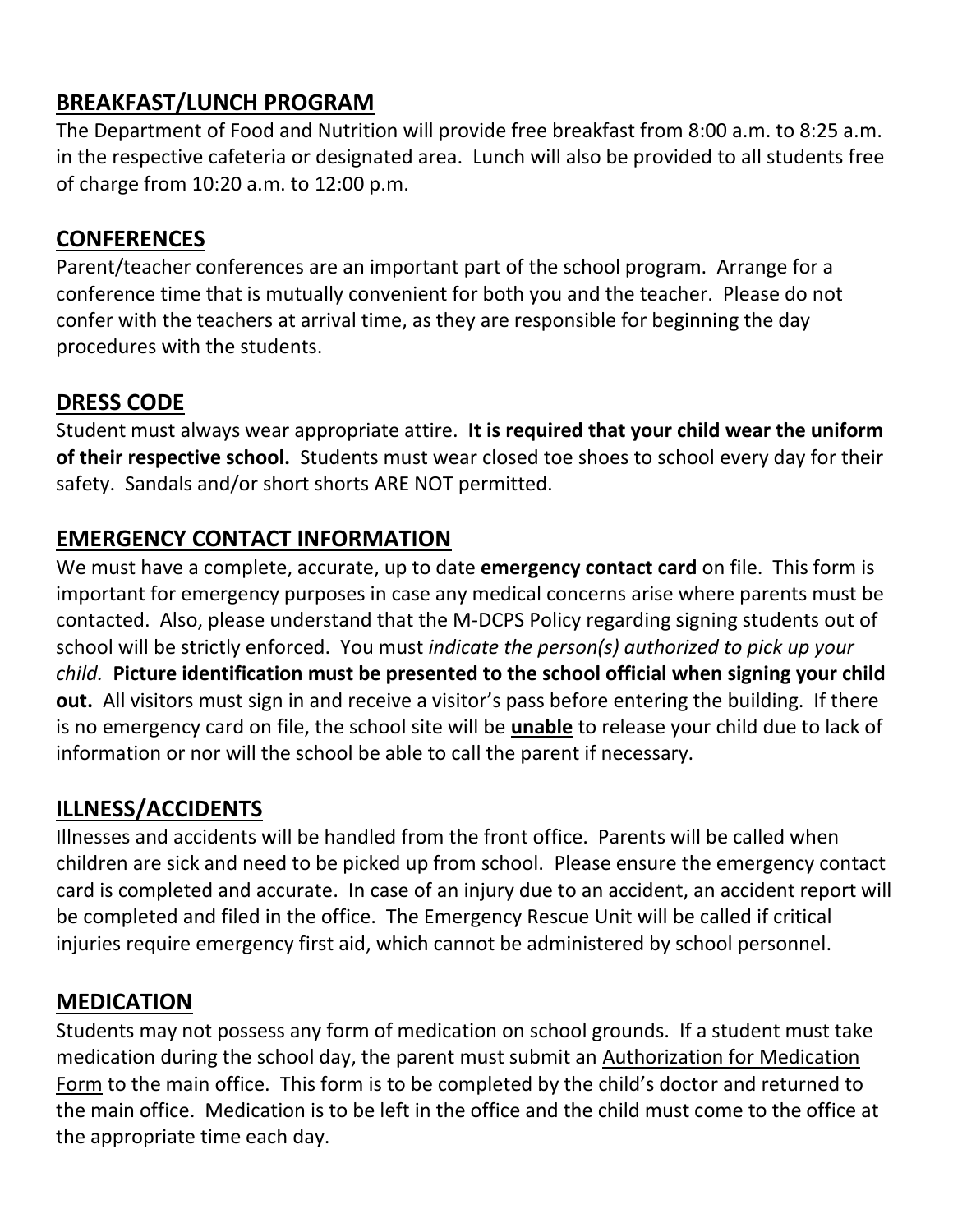#### **PERSONAL PROPERTY**

No toys, games, IPODS, cellular phones or other electronic devices may be used during school hours, unless authorized. If these items are utilized during school hours, they will be confiscated and returned to student's parents/guardians. The school is not responsible for the loss or damage of any such items.

# **STUDENT ATTENDANCE**

- Attendance is mandatory for enrolled students
- Vacations are not approved absences for summer services. If a vacation or leaving of the country is planned, it is recommended that your child not attend summer services.
- Any student attending summer services who accumulates two absences is subject to withdrawal from the summer session.

# **STUDENT CONDUCT**

- Students are to follow the Miami-Dade County Public School's Code of Student Conduct.
- Students who commit a Level II infraction will become ineligible to continue participating in summer school.

# **Administration of the Alternative Assessment for Grade Three Promotion (AAGTP)**

Students will participate in the summer administration of the Alternative Assessment for Grade 3 Promotion on July 19<sup>th</sup> and July 20<sup>th</sup>, 2022. Please ensure that your child has a good rest the night before and a healthy breakfast the day of the assessment.